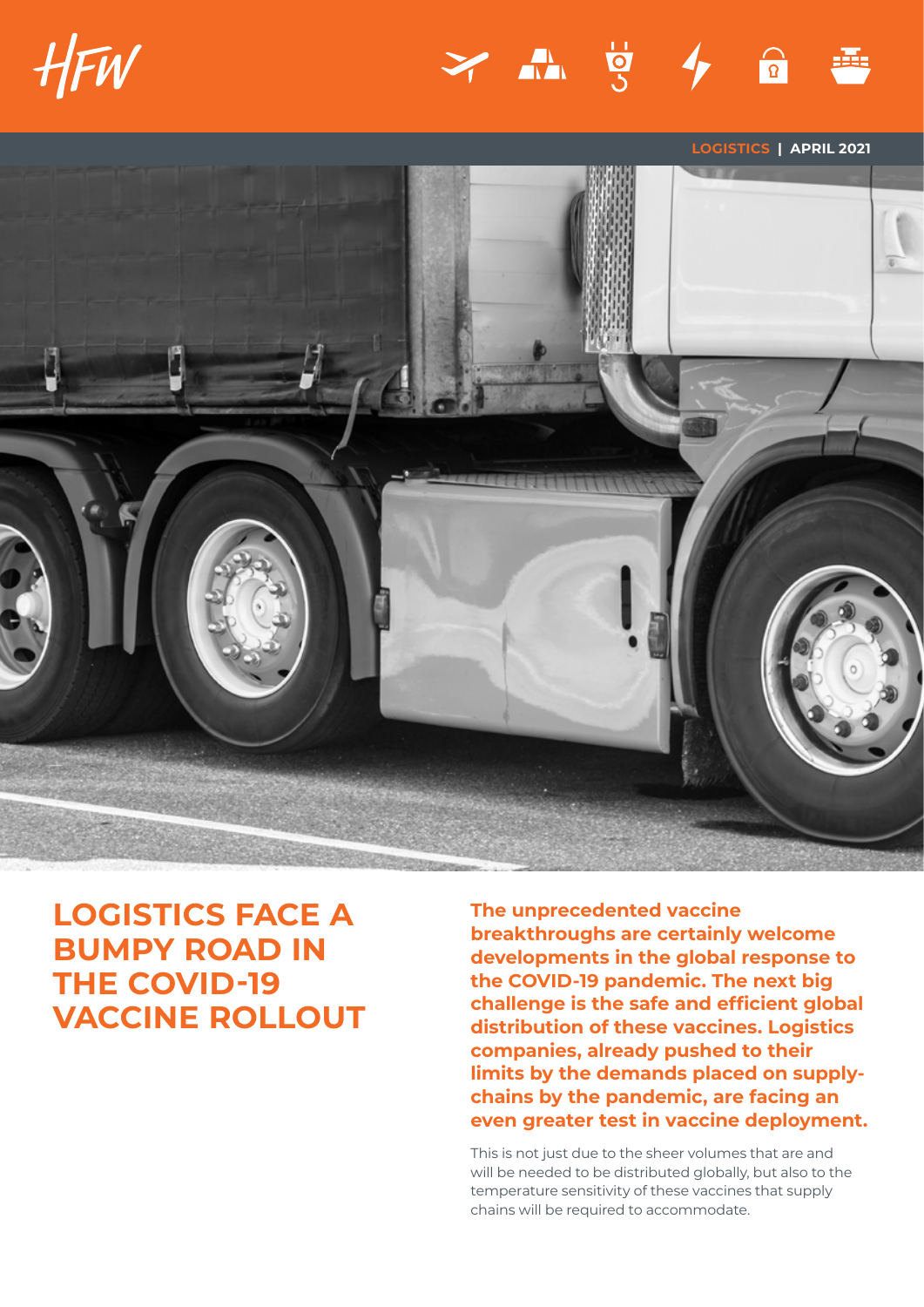At HFW, we are proud to have been involved with important and complex agreements relating to the global vaccination programme and we have recently advised International Container Terminal Services, Inc. (ICTSI) Foundation on a landmark public-private agreement to acquire 7 million COVID-19 vaccines in the Philippines. Further information can be found here: [https://www.](https://www.hfw.com/HFW-Advises-ICTSI-On-Landmark-Philippines-Covid-19-Vaccine-Deal-2021) [hfw.com/HFW-Advises-ICTSI-](https://www.hfw.com/HFW-Advises-ICTSI-On-Landmark-Philippines-Covid-19-Vaccine-Deal-2021)[On-Landmark-Philippines-](https://www.hfw.com/HFW-Advises-ICTSI-On-Landmark-Philippines-Covid-19-Vaccine-Deal-2021)[Covid-19-Vaccine-Deal-2021.](https://www.hfw.com/HFW-Advises-ICTSI-On-Landmark-Philippines-Covid-19-Vaccine-Deal-2021)

In this article, we explore some of the issues and key considerations that logistics companies are facing in the global vaccine distribution.

## **Cold chain capacity**

Much has already been reported about the need for certain vaccines to be stored and transported at ultra-freezing temperatures. Due to the messenger RNA technology used in some of these vaccines, i.e. the Moderna and BioNTech/ Pfizer vaccines, these vaccines need to be stored at extremely cold temperatures to ensure that their fragile components do not break down. At present, the BioNTech/ Pfizer vaccine is required to be kept at around -70°C and can remain stored at these temperatures for up to six months, though, once transported in unopened, dry ice packs, must reach the vaccination centre in ten days to retain their potency.

McKinsey estimate that 10-20% of vaccine distribution in the first wave of immunisation, for example, 1.3 billion doses in 2021 of the BioNTech/ Pfizer vaccine, will likely require extreme cold supply chain capacity. BioNTech and Pfizer recently announced that they would boost their manufacturing capacity to 2.5 billion doses by the end of 2021.

Carriers are well able and have much experience in cold supply chains in the normal distribution of vaccines at a temperature range of +2 to 8°C. This is what DHL terms the "conventional" scenario and in which the industry could operate in "business as usual".<sup>1</sup> However, ultra-freezing temperature

place the greatest challenge on the logistics industry for the effective deployment of these vaccines and industry participants do not think the world is adequately prepared. In its September 2020 white paper, DHL considered that two-thirds of the world's population lives in countries which do not have the cold chain logistics infrastructure required to transport and store vaccines at these ultra-low temperatures.

Ensuring safe and effective "last mile" distribution of the vaccine in geographies where the required cold-chain infrastructure does not yet exist will be the key challenge. In January, DHL's CEO, Frank Appel, noted that, "it will not be a problem of global logistics, it will be a problem of last-mile [delivery] from our warehouses to doctors […] because it is difficult to transport minus 70 degrees products".<sup>2</sup> Pfizer has developed its own containers to ensure that vaccines arrive at their destination in a frozen state. These containers can be "recharged" with dry ice, which can provide for some short-term storage at those destinations that will struggle to keep the vaccine cold.<sup>3</sup> Stirling's portable freezers also provide assistance in managing ultra-cold chain storage and DHL secured more than 150 new specialised freezers. However, maintaining these extreme temperatures for the "last mile" will be extremely difficult and potentially damaging to the vaccine deployment effort. The World Health Organisation estimates that, in 2011, 2.8 million vaccine doses were lost in five countries due to cold-chain failures.

The sheer volume of temperature sensitive vaccines that will need to be distributed makes the cold-chain capacity particularly demanding. DHL predicted that the vaccine distribution would require almost 15 million cooling boxes in an exemplary supply chain coupled with the required volume of cooling bricks or dry ice. Further, keeping cargo cold is actually more complex for individual boxes or parcels as compared with whole pallets. Finally, given the

extreme temperatures, special equipment, processes and training for those handling the vaccine will be required in order to avoid injury.

Fortunately, Pfizer and BioNTech recently announced that their vaccine may be stored at higher temperatures as part of the distribution process. In February of this year, stability data showed that the vaccine could be kept at normal medical freezer temperatures of -15°C to -25°C for up to two weeks. This data has been submitted to the US FDA and global regulatory agencies in the weeks following the announcement. The EMA has already approved this new storage option for the vaccine. Once authorised, vaccine vials could be stored at these temperatures for a total of two weeks as an alternative or complement to storage in an ultra-low temperature freezer.

Ugur Sahin, BioNTech's chief executive, said that the ability to store the vaccine at higher temperatures would give vaccination centres "greater flexibility" and that new formulations of the vaccine will make it "even easier to transport and use".<sup>4</sup> Following approval by the EMA, Sahin considered that "governments now have more flexibility to move from inoculations in vaccination centers to a more decentralized vaccine rollout through local doctors and general practitioners to accelerate our path out of the pandemic".5 While not quite "business as usual" for carriers, this is good news in tackling cold chain capacity obstacles and increased flexibility in the storage of the BioNTech/Pfizer vaccine would allay some of the concerns identified by DHL last autumn.

While cold-chain capacity is currently a challenge, as manufacturers obtain further stability data on their vaccines, logistics companies expect that vaccines will be able to be transported in warmer temperatures, such as the desired +2 to 8°C. As mentioned above, cold chains for those temperatures are the norm. DHL's Chief Commercial Officer, Katja Busch, estimates that

- 4 <https://www.pfizer.com/news/press-release/press-release-detail/pfizer-and-biontech-submit-covid-19-vaccine-stability-data>
- 5 <https://www.pfizer.com/news/press-release/press-release-detail/ema-approves-new-storage-option-pfizer-biontech-vaccine>

<sup>1</sup> <https://www.dhl.com/global-en/home/insights-and-innovation/thought-leadership/white-papers/delivering-pandemic-resilience.html>

<sup>2</sup> <https://www.cnbc.com/2021/01/26/last-mile-delivery-problems-hampering-pace-of-covid-vaccine-rollout-distributors-say.html>

<sup>3</sup> <https://www.wsj.com/articles/pfizer-sets-up-its-biggest-ever-vaccination-distribution-campaign-11603272614>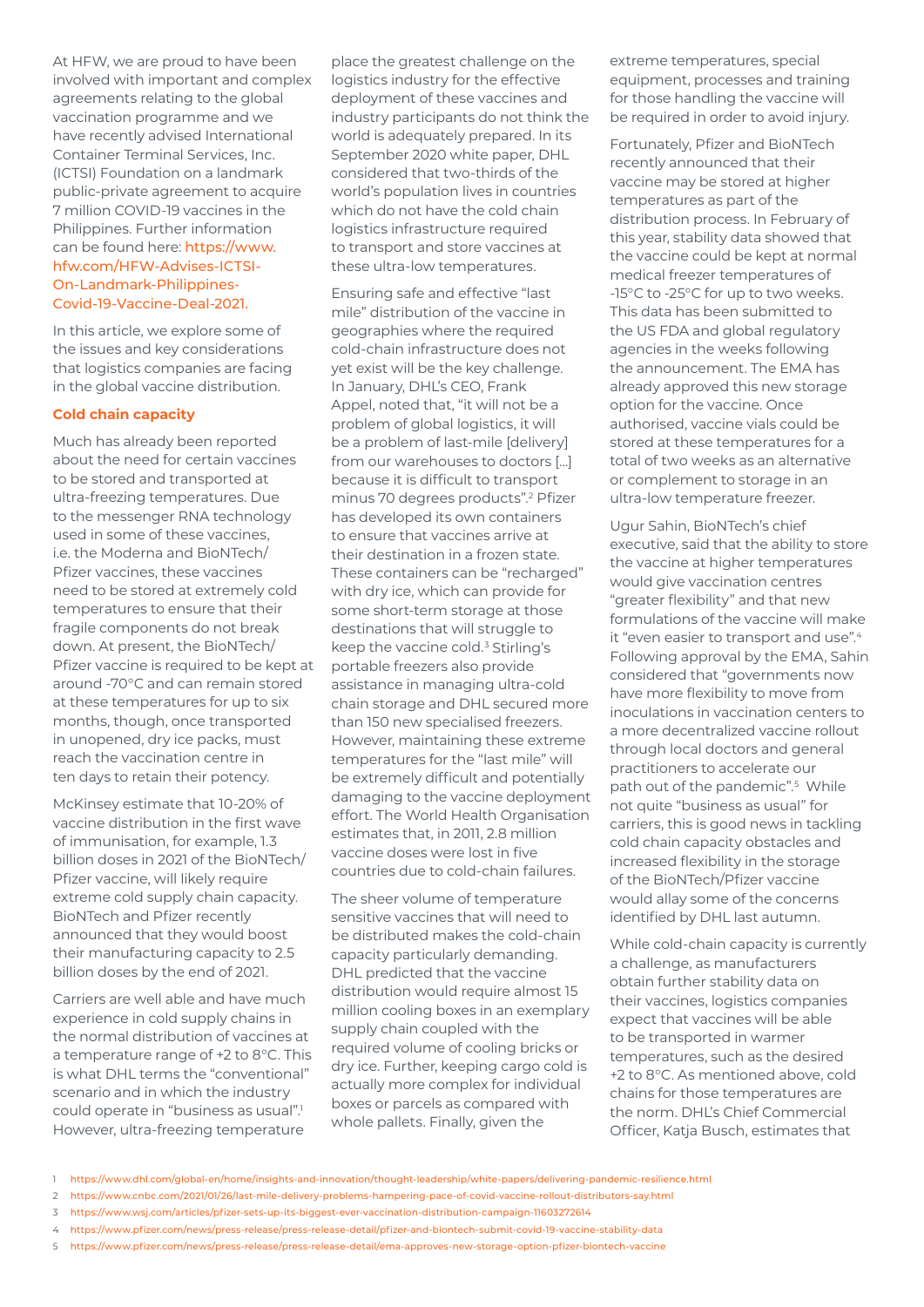

"60 countries with a combined population of five billion already have those facilities today".6

## **Modes of transport**

The concentration of production of these vaccines in Europe, the US, India and China prompts considerations as to the most effective methods in rollout of the vaccines. McKinsey points out that more than 90% of all COVID-19 vaccine doses are expected to be produced in those countries or regions, while Africa and Asia (excluding India and China) are expected to be largest importers. According to the McKinsey and World Economic Forum joint scenario model, the largest exporters (Europe and India) are expected to ship approximately 1 billion doses each during the first wave in order to acquire 20% immunisation globally. However, those vaccines requiring ultra-cold chain capacity will be mostly utilised in Europe, Japan or Northern America, where the cold chain capacity difficulties mentioned above are less prevalent.

The issue is how logistics companies are expecting to transport such huge volumes of temperature and time sensitive cargo. Maersk's expectations are that the first

batches would be transported by air – with up to 60,000 tonnes, or 900 dedicated flights - followed by all other modes of transport.

Air freight is the fastest mode for transporting pharmaceutical products and, given the urgency required in the vaccine rollout, is expected to be the mode of choice for the initial wave of vaccine deployment as speed is prioritised. However, given the effects of the pandemic on the aviation industry, a key question is whether current air freight capacity is up to the challenge. In December 2020, The International Air Cargo Association (TIACA) noted an increase in preparedness of the air cargo industry in the vaccine rollout of 79% from September, though current air cargo capacity figures tell a different story. Available cargo tonnes-kilometres (ACTK) for dedicated freighters have increased from January 2020, however, McKinsey expects an overall reduction in ACTK of 20 - 25% in the first half of 2021. Maersk echoes these sentiments, pointing out that overall air freight capacity is approximately 30% below the levels registered for the same period in 2019. Charter rates have also increased significantly by 100-500% per charter.

Air transport can also cater for cold chain capacity requirements. However, there are restrictions on the use of dry ice, given the fact that it produces carbon dioxide gas, which is considered a "Dangerous Good". These will need to be countered with "best ventilation capabilities", according to Hristo Petkov, Maersk's head of pharmaceuticals.7

As for shipping, Petkov considers that carriage by sea will play a supporting role in the global vaccine distribution initially but will become more important once the vaccines produced are more stable at -20°C. He predicts that shipping will compete with air freight for the distribution of vaccines as early as mid-2021; once vaccine supply exceeds air freight capacity later in the year, shipping containers will take up a larger share. For vaccines such as AstraZeneca's, the low cost and +2 to 8°C temperature requirements will make it a "leading candidate" to be shipped by sea. Petkov also points to the role of reefers, which could support temperature control storage at destination as "mobile warehouses on land".8

Overland transport will also play a key role. Petkov points out that "[a]s slightly more than 50% of all vaccines

- 7 <https://www.maersk.com/news/articles/2021/01/29/the-challenges-of-the-covid-19-vaccine-global-distribution>
- 8 <https://www.lloydsloadinglist.com/freight-directory/news/Ocean-to-compete-with-air-for-vaccine-deliveries-says-Maersk/78669.htm#.YGLUrK9KhEY>>

<sup>6</sup> <https://www.dhl.com/global-en/home/about-us/delivered-magazine/articles/2021/issue-1-2021/cold-chain-hot-topic.html>